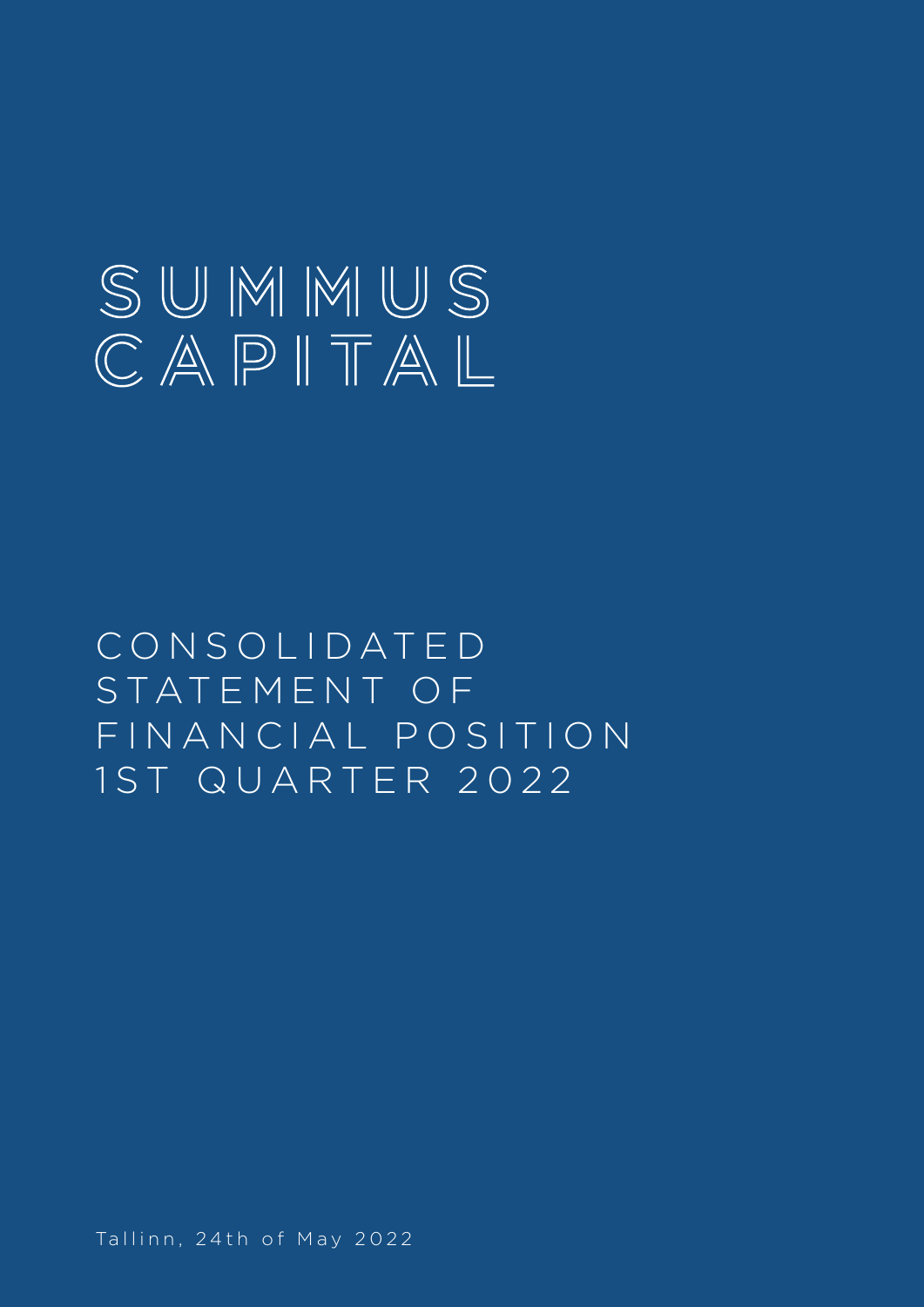#### **FINANCIAL HIGHLIGHTS**

| <b>BALANCE</b><br><b>SHEET</b> | In 1q2022 Summus Capital balance sheet was 404m EUR (4q2021 407m<br>EUR). Total current assets decreased by 3m EUR, which, besides regular<br>operations, was also influenced by final transfers of Depo DIY real estate<br>acquisition transaction and preparations for acquisition of shopping centre<br>Damme in Imanta, recorded under Other current financial assets. Non-<br>current assets stayed at 37m EUR level<br>• In the end of 1st quarter Estonian bank loans portfolio was prolonged for<br>5 years and loan amount was increased. As a result the long-term part of<br>those loans and borrowings were transferred from current to non-current<br>loans and borrowings. All together Total current liabilities decrased by 37m<br>EUR and Total non-current liabilities increased by 32m EUR. Total liabilities<br>were 228m EUR (4q2021 233m EUR)<br>• Total owner's equity increased to 176m EUR, of which 167m EUR was<br>attributable to Summus Capital equity holders. Subordinated loans have<br>increased slightly as certain minority owners' loans were moved to holding<br>level and subordinated |
|--------------------------------|------------------------------------------------------------------------------------------------------------------------------------------------------------------------------------------------------------------------------------------------------------------------------------------------------------------------------------------------------------------------------------------------------------------------------------------------------------------------------------------------------------------------------------------------------------------------------------------------------------------------------------------------------------------------------------------------------------------------------------------------------------------------------------------------------------------------------------------------------------------------------------------------------------------------------------------------------------------------------------------------------------------------------------------------------------------------------------------------------------------------------|
| INCOME<br><b>STATEMENT</b>     | In 1q2022 sales revenue increased to 8.5m EUR (+35% Y/Y). Quarterly<br>operating profit was 5.6m EUR (+60% Y/Y) and net profit increased to 4m<br>EUR, out of which 3.8m EUR was attributable to Summus Capital equity<br>holders<br>• 1q2022 has been a quarter of regular activity, no new acquisitions or<br>restructuring took place. The increase compared to 1q2021 can be<br>attributed to expansion of portfolio (Veerenni 2 and Depo DYI added<br>to portfolio in 2021) and normalisation of daily activities as the negative<br>influence of COVID restrictions has been gradually passing away<br>• Raw materials and consumables used that include among others purchased<br>services, utilities, property management, property maintenance increased<br>to 2.5m EUR (+40% Y/Y) mainly reflecting the increase of utility prices<br>• The vacancy rate of the portfolio increased to 3.4% (4q2021 portfolio<br>vacancy was 3.2%)                                                                                                                                                                                 |
| FINANCIAL<br>COVENANTS         | 1q2022 consolidated equity to total assets ratio stood at 41% (bond terms<br>$-$ at least 30%)<br>• At the end of 1q2022 the consolidated DSCR on the trailing twelve month<br>was 1.49x (bond terms - at least 1.2x)<br>• The financial covenants set forth in Bond Terms were met as of 1st quarter<br>2022                                                                                                                                                                                                                                                                                                                                                                                                                                                                                                                                                                                                                                                                                                                                                                                                                |
| ACTIVITY<br><b>REPORT</b>      | GRESB (https://gresb.com) assessment process started for the whole<br>portfolio<br>• Energy audit is completed for Veerenni Tervisekeskus OÜ<br>• Depo DIY's store in Imanta, Riga management has been taken over from<br>previous owner                                                                                                                                                                                                                                                                                                                                                                                                                                                                                                                                                                                                                                                                                                                                                                                                                                                                                     |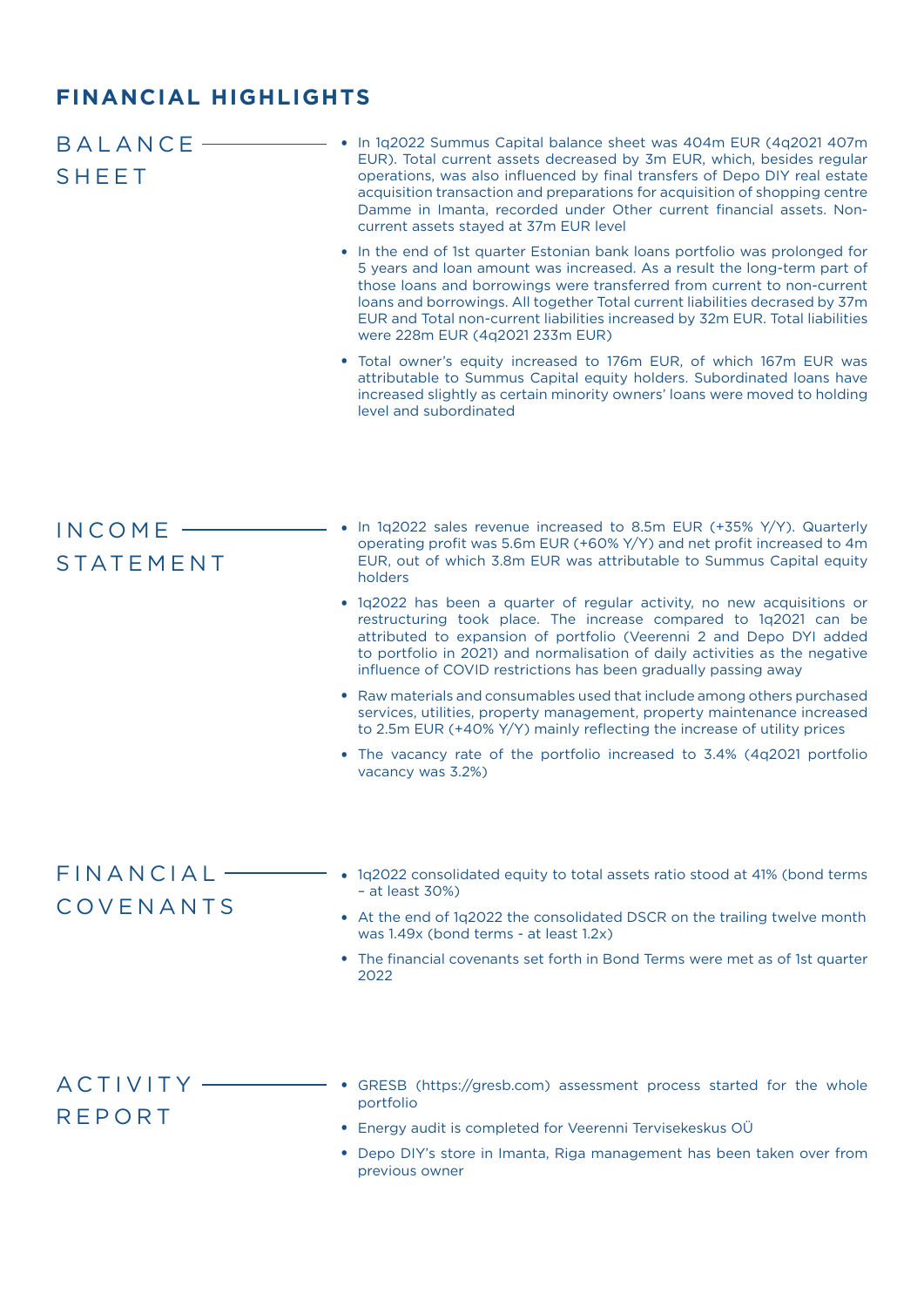## **CONSOLIDATED STATEMENT OF FINANCIAL POSITION**

| (In Euros)                                                                                                                                                                                                                           | 31.3.2021     | 31.12.2021    | 31.3.2022     |
|--------------------------------------------------------------------------------------------------------------------------------------------------------------------------------------------------------------------------------------|---------------|---------------|---------------|
| <b>ASSETS</b>                                                                                                                                                                                                                        |               |               |               |
| <b>Current assets</b>                                                                                                                                                                                                                |               |               |               |
|                                                                                                                                                                                                                                      | 7 907 422     | 15 086 089    | 13 643 589    |
| Other financial assets                                                                                                                                                                                                               | $\circ$       | 10 035 749    | 9 300 000     |
| Receivables and prepayments ————————————————————                                                                                                                                                                                     | 5 363 574     | 4 777 949     | 3 757 637     |
| Inventories                                                                                                                                                                                                                          | 3043          | 2 9 13        | 2844          |
| Total current assets <b>CONSTRANT CONSTRANT OF A SET AND RESPONSI</b>                                                                                                                                                                | 13 274 039    | 29 902 700    | 26 704 071    |
| Non-current assets                                                                                                                                                                                                                   |               |               |               |
| Prepayments <b>Constant Community</b>                                                                                                                                                                                                | 344 957       | 321198        | 87 120        |
|                                                                                                                                                                                                                                      | 13 904 575    | 96 000        | 91 2 0 0      |
|                                                                                                                                                                                                                                      | 100 871       | 2 2 68 186    | 2 2 4 6 2 0 2 |
|                                                                                                                                                                                                                                      | 5 375 792     | 3 178 295     | 3 178 295     |
|                                                                                                                                                                                                                                      | 1246          | $\circ$       | $\circ$       |
| Investment property - The Contract of the Contract of the Contract of the Contract of the Contract of the Contract of the Contract of the Contract of the Contract of the Contract of the Contract of the Contract of the Cont       | 333 866 524   | 370 968 082   | 371 340 264   |
| Total non-current assets - - - - - - - - - - - - 353 593 965                                                                                                                                                                         |               | 376 831 761   | 376 943 081   |
| 366 868 004<br><b>TOTAL ASSETS</b>                                                                                                                                                                                                   |               | 406 734 461   | 403 647 152   |
|                                                                                                                                                                                                                                      |               |               |               |
| LIABILITIES AND EQUITY                                                                                                                                                                                                               |               |               |               |
| Liabilities                                                                                                                                                                                                                          |               |               |               |
| <b>Current liabilities</b>                                                                                                                                                                                                           |               |               |               |
| Lease obligations $\equiv$                                                                                                                                                                                                           | $\circ$       | 316 228       | 26 5 26       |
| Payables to suppliers and other payables ----                                                                                                                                                                                        | 4 893 947     | 7 112 805     | 7 570 822     |
|                                                                                                                                                                                                                                      | 6 300 479     | 41 579 118    | 4 710 446     |
| <u> 1989 - Johann Barn, mars ann an t-Amhain Aonaich an t-Aonaich an t-Aonaich ann an t-Aonaich ann an t-Aonaich</u><br>Tax payable                                                                                                  | 756 516       | 741 612       | 754 290       |
| Liabilities from derivative instruments ————————————————————                                                                                                                                                                         | 1718 605      | 772 824       | 755 490       |
|                                                                                                                                                                                                                                      | 13 669 547    | 50 522 587    | 13 817 574    |
| <u> The Communication of the Communication of the Communication of the Communication of the Communication of the Co</u><br>Non-current liabilities                                                                                   |               |               |               |
|                                                                                                                                                                                                                                      | 7 075 816     | 8 543 408     | 8 417 525     |
| the control of the control of the control of the control of<br>Lease obligations                                                                                                                                                     | $\circ$       | 2 2 5 3 0 0 8 | 2 2 5 3 0 0 8 |
| Payables to suppliers and other payables ---                                                                                                                                                                                         | 2 5 6 9 6 0 5 | $\circ$       | <b>O</b>      |
| Loans and borrowings ———————————————————— 219 663 976                                                                                                                                                                                |               | 169 205 241   | 201 025 831   |
|                                                                                                                                                                                                                                      | $\circ$       | 2 418 784     | 2 418 784     |
| Total non-current liabilities ––––––––––––––––229 309 396                                                                                                                                                                            |               | 182 420 441   | 214 115 148   |
| <b>TOTAL LIABILITIES</b>                                                                                                                                                                                                             |               | 232 943 028   | 227 932 722   |
| Equity                                                                                                                                                                                                                               |               |               |               |
|                                                                                                                                                                                                                                      | 1200 000      | 1200 000      | 1200 000      |
|                                                                                                                                                                                                                                      | 78 913 462    | 78 913 462    | 78 913 462    |
|                                                                                                                                                                                                                                      | $\circ$       | 27 594 495    | 27 961 717    |
|                                                                                                                                                                                                                                      | 36 913 971    | 57 724 837    | 58 946 668    |
| Total equity held by shareholders and <b>with the contract of the contract of the contract of the contract of the contract of the contract of the contract of the contract of the contract of the contract of the contract of th</b> |               |               |               |
| partners in parent company                                                                                                                                                                                                           | 117 027 433   | 165 432 794   | 167 021 847   |
|                                                                                                                                                                                                                                      | 6 6 5 6 5 8 0 | 8 3 5 8 6 3 9 | 8 6 9 2 5 8 2 |
|                                                                                                                                                                                                                                      | 123 684 013   | 173 791 433   | 175 714 430   |
| TOTAL LIABILITIES AND OWNERS' EQUITY - 366 868 004                                                                                                                                                                                   |               | 406 734 461   | 403 647 152   |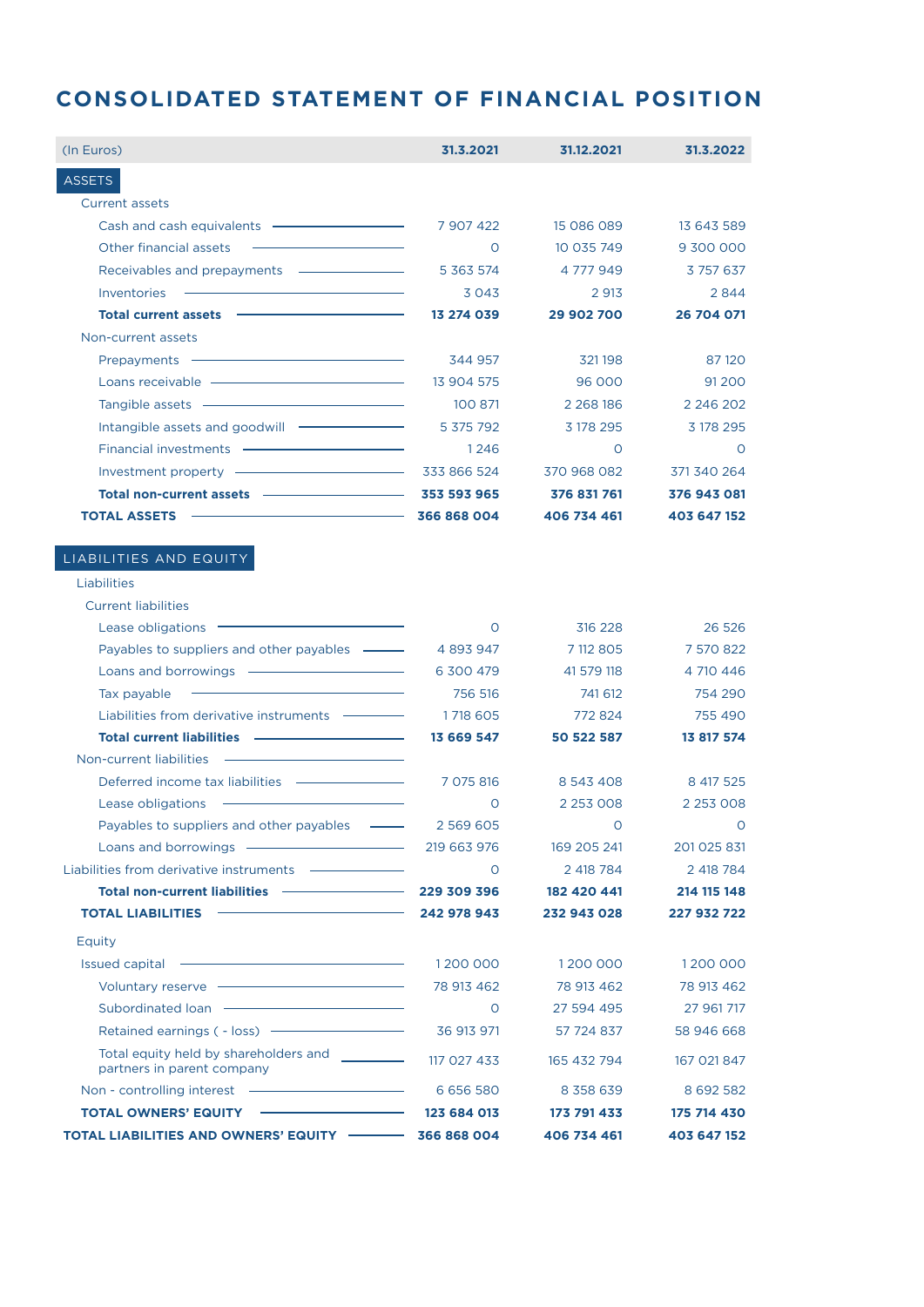### **CONSOLIDATED STATEMENT OF PROFIT OR LOSS AND OTHER COMPREHENSIVE INCOME**

| (In Euros)                                                                                                                                                                                                                                           | 31.3.2021  | 31.12.2021 | 31.3.2022  |
|------------------------------------------------------------------------------------------------------------------------------------------------------------------------------------------------------------------------------------------------------|------------|------------|------------|
| <u> 1989 - Andrea State Barbara, amerikan personal di personal dengan personal dengan personal dengan personal de</u><br>Sales Revenue                                                                                                               | 6 303 438  | 29 251 767 | 8 500 790  |
| Other income<br><u> 1989 - Johann Harry Harry Harry Harry Harry Harry Harry Harry Harry Harry Harry Harry Harry Harry Harry Harry Harry Harry Harry Harry Harry Harry Harry Harry Harry Harry Harry Harry Harry Harry Harry Harry Harry Harry Ha</u> | $\circ$    | 16 265 991 | 15 919     |
| Raw materials and consumables used ————————————————————                                                                                                                                                                                              | $-1791384$ | $-8832721$ | $-2510738$ |
|                                                                                                                                                                                                                                                      | $-738542$  | $-4442329$ | $-308274$  |
| Employee expense - The Constant of the Constant of the Constant of the Constant of the Constant of the Constant                                                                                                                                      | $-63702$   | $-180.318$ | $-25525$   |
| Depreciation and impairment loss (reversal)                                                                                                                                                                                                          | $-185513$  | $-83779$   | $-21663$   |
| Other expense <u>examples</u>                                                                                                                                                                                                                        | $-3697$    | $-429085$  | $-20854$   |
| Operating profit ( - loss) - 3520 600                                                                                                                                                                                                                |            | 31 549 526 | 5 629 655  |
|                                                                                                                                                                                                                                                      | $\circ$    | 1467502    | $\circ$    |
|                                                                                                                                                                                                                                                      | 245 924    | 23 0 9 2   | $\circ$    |
|                                                                                                                                                                                                                                                      |            | $-9034983$ | $-1596458$ |
|                                                                                                                                                                                                                                                      | 423        | 2 186 003  | 165        |
|                                                                                                                                                                                                                                                      | 262 050    | 26 191 140 | 4 033 362  |
|                                                                                                                                                                                                                                                      | $-50$      | $-1083000$ | $\Omega$   |
|                                                                                                                                                                                                                                                      | 262 000    | 25 108 140 | 4 033 362  |
| Profit (loss) from shareholders and<br>partners in parent company                                                                                                                                                                                    | 205 470    | 23 224 925 | 3 797 871  |
| Profit (loss) from minority interests - 56 530                                                                                                                                                                                                       |            | 1883 214   | 235 490    |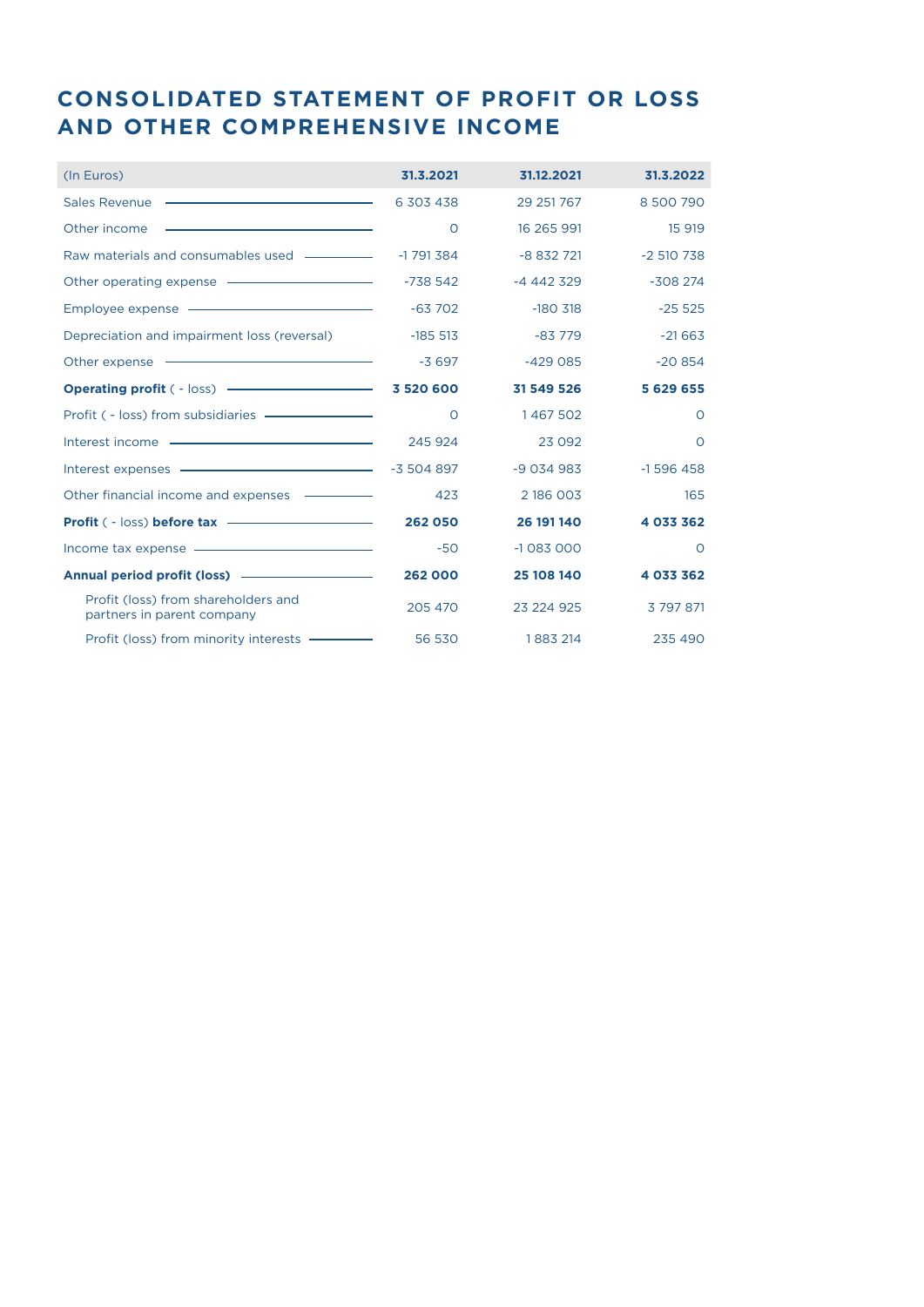#### **CONSOLIDATED STATEMENT OF CASH FLOWS**

| CASH FLOWS FROM OPERATING ACTIVITIES                                                                                                                                                                                                | 2021        | <b>1Q 2022</b> |
|-------------------------------------------------------------------------------------------------------------------------------------------------------------------------------------------------------------------------------------|-------------|----------------|
| Operating profit (loss)<br><u> 1989 - An Dùbhlachd an Dùbhlachd ann an Dùbhlachd ann an Dùbhlachd ann an Dùbhlachd ann an Dùbhlachd ann an Dù</u>                                                                                   | 31 549 526  | 5 629 655      |
| Adjustments:                                                                                                                                                                                                                        |             |                |
| Depreciation of non-current assets and decrease in value - The Manuscription of non-current assets and decrease in value                                                                                                            | 89 814      | 21 6 6 3       |
| Gain in fair value of investment property <b>CONSCRIPTION</b> CONSERVANCE OF A SAMPLE OF A SAMPLE OF A SAMPLE OF A SAMPLE OF A SAMPLE OF A SAMPLE OF A SAMPLE OF A SAMPLE OF A SAMPLE OF A SAMPLE OF A SAMPLE OF A SAMPLE OF A SAMP | $-13896034$ | $\circ$        |
| Other adjustments                                                                                                                                                                                                                   | $-53763$    | $\Omega$       |
| <b>Total adjustments</b>                                                                                                                                                                                                            | $-13859983$ | $-21663$       |
| Change in inventories                                                                                                                                                                                                               | 69          |                |
| Changes in receivables and prepayments related to operating activities                                                                                                                                                              | $-2634835$  | 1 256 734      |
| Changes in payables and prepayments related to operating activities —————————————                                                                                                                                                   | 4 4 4 5 6 3 | $-1$ 255 930   |
| <b>TOTAL CASH FLOWS FROM OPERATING ACTIVITIES</b>                                                                                                                                                                                   | 19 469 340  | 5 652 121      |

| CASH FLOWS FROM INVESTING ACTIVITIES ——————————————                                                                                                                                                                                  | 2021          | <b>1Q 2022</b> |
|--------------------------------------------------------------------------------------------------------------------------------------------------------------------------------------------------------------------------------------|---------------|----------------|
| Increase in cash on acquisitions of subsidiaries and businesses expression and the control of the state of the                                                                                                                       | 365 696       | $\Omega$       |
| Decrease in cash on acquisitions of subsidiaries and businesses <b>with a manufacture of the state of the state of the state of the state of the state of the state of the state of the state of the state of the state of the s</b> | $-1052920$    | $\circ$        |
| Paid in upon acquisition of subsidiaries <b>- All Accepts and Accepts</b> and Accepts and Accepts and Accepts and Accepts and Accepts and Accepts and Accepts and Accepts and Accepts and Accepts and Accepts and Accepts and Accep  | $-12748992$   | $-9,300,000$   |
| Proceeds from the sale of subsidiaries ————————————————————                                                                                                                                                                          | 2500          | $\Omega$       |
| Proceeds from sale of property, plant and equipment <b>example and report of the set of property</b>                                                                                                                                 | 52 299        | $\Omega$       |
| ,我们也不能在这里的时候,我们也不能在这里的时候,我们也不能会在这里的时候,我们也不能会在这里的时候,我们也不能会在这里的时候,我们也不能会在这里的时候,我们也<br>Loans granted -                                                                                                                                  | $-1,510,000$  | $\Omega$       |
| Repayments of loans granted                                                                                                                                                                                                          | 1527194       | $\Omega$       |
| <b>TOTAL CASH FLOWS FROM INVESTING ACTIVITIES</b>                                                                                                                                                                                    | $-13,364,223$ | -9 300 000     |

| CASH FLOWS FROM FINANCING ACTIVITIES —————————————————————                                                                                                                                                                           | 2021        | <b>1Q 2022</b> |
|--------------------------------------------------------------------------------------------------------------------------------------------------------------------------------------------------------------------------------------|-------------|----------------|
| Loans received <b>- Example 2018</b> The Company of the Company of the Company of the Company of the Company of the Company of the Company of the Company of the Company of the Company of the Company of the Company of the Compan  | 58 925 000  | 30 022 655     |
| Repayments of loans received - The Commission of Lagrange and Sepayments of loans received - The Commission of                                                                                                                       | $-55123461$ | $-25121646$    |
| Interest paid <b>contract and contract the contract of the contract of the contract of the contract of the contract of the contract of the contract of the contract of the contract of the contract of the contract of the contr</b> | -7 430 187  | $-1945631$     |
| Dividends paid <b>contract and contract and contract of the contract of the contract of the contract of the contract of the contract of the contract of the contract of the contract of the contract of the contract of the cont</b> | O           | $-750000$      |
|                                                                                                                                                                                                                                      | 1132 500    | $\circ$        |
| TOTAL CASH FLOWS FROM FINANCING ACTIVITIES ————————————————                                                                                                                                                                          | $-2496148$  | 2 2 0 5 3 7 8  |
|                                                                                                                                                                                                                                      | 3608968     | $-1442501$     |
| CASH AND CASH EQUIVALENTS AT BEGINNING OF PERIOD - THE CASH AND CASH EQUIVALENTS AT BEGINNING OF PERIOD                                                                                                                              | 11 477 121  | 15 086 089     |
| CASH AND CASH EQUIVALENTS AT END OF PERIOD - THE CASH AND CASH EQUIVALENTS AT END OF PERIOD                                                                                                                                          | 15 086 089  | 13 643 589     |